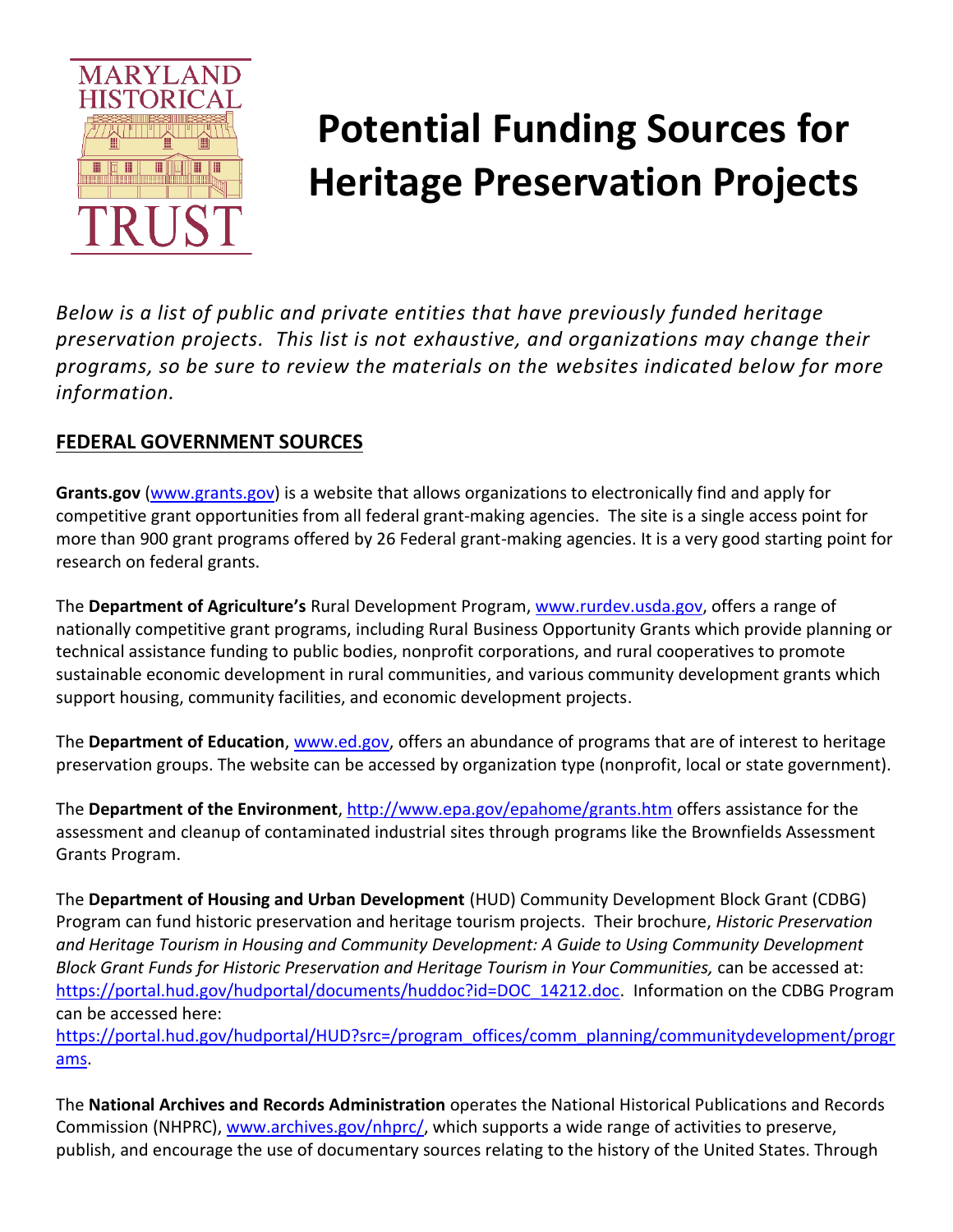its grant program, training programs, research services and special projects, the Commission offers advice and assistance to individuals, institutions and non-federal agencies committed to the preservation and use of America's documentary resources.

The **National Park Service** (NPS), [www.cr.nps.gov,](http://www.cr.nps.gov/) offers grant programs for heritage preservation projects. They include:

- The **American Battlefield Protection Program**, [https://www.nps.gov/abpp/index.htm,](https://www.nps.gov/abpp/index.htm) which offers grants to federal agencies, tribal, state, and local governments, educational institutions, and nonprofit historic preservation and other private sector organizations for projects that lead directly to the identification, preservation, and interpretation of battlefield land and/or historic sites associated with battlefields;
- The **Chesapeake Bay Gateways and Water Trails Initiative**, <https://www.nps.gov/chba/index.htm> provides assistance to projects that enhance education and interpretation of the Chesapeake Bay, increase public access, and conserve natural and cultural resource sites;
- The **National Center for Preservation Training and Technology**, [https://www.ncptt.nps.gov/,](https://www.ncptt.nps.gov/) which supports research, training, meetings, conferences and publications related to archeology, historic architecture, historic landscapes and materials conservation;
- **Historic Preservation Fund Grants**, [https://www.nps.gov/preservation-grants/,](https://www.nps.gov/preservation-grants/) are generally focused on special initiatives such as disaster recovery, Civil Rights heritage, etc.

The **Institute of Museum and Library Services** (IMLS), [https://www.imls.gov/grants,](https://www.imls.gov/grants) offers several grants of interest including:

- **Museums for America**[, https://www.imls.gov/grants/available/museums-america,](https://www.imls.gov/grants/available/museums-america) offers grants to strengthen a museum's ability to serve the public more effectively by supporting high-priority activities that advance the institution's mission and strategic goals;
- The **National Leadership Grants for Museums,** [https://www.imls.gov/grants/available/national](https://www.imls.gov/grants/available/national-leadership-grants-museums)[leadership-grants-museums,](https://www.imls.gov/grants/available/national-leadership-grants-museums) supports three funding categories for museums: learning experiences, community anchors, and collections stewardship. The museum priorities encourage: leadership in the education of lifelong learners in the 21st century; innovation in providing public service and meeting community needs; widespread and creative use of new technologies; model projects to be replicated throughout the field; greater public access to museum collections; and an extended impact of federal dollars through collaborative projects;
- **Collections Assessment for Preservation Program (CAP)**, [https://www.imls.gov/grants/available/collections-assessment-preservation-program-cap,](https://www.imls.gov/grants/available/collections-assessment-preservation-program-cap) support small and mid-sized museums by providing recommendations for improving the care of collections;
- **Museum Assessment Program (MAP)**, [https://www.imls.gov/grants/available/museum-assessment](https://www.imls.gov/grants/available/museum-assessment-program-map)[program-map,](https://www.imls.gov/grants/available/museum-assessment-program-map) is a partnership between IMLS and the American Alliance of Museums. It supports museums in helping them to assess their strengths and weaknesses, as well as helping them plan for future developments.

The **National Endowment for the Arts** (NEA), [https://www.arts.gov/grants,](https://www.arts.gov/grants) offers several types of grants that can benefit heritage preservation projects, including:

- **Challenge America,** [https://www.arts.gov/grants-organizations/challenge-america/grant-program](https://www.arts.gov/grants-organizations/challenge-america/grant-program-description)[description,](https://www.arts.gov/grants-organizations/challenge-america/grant-program-description) which support small and mid-sized organizations for projects that extend the reach of the arts to underserved populations.
- **Our Town**, [https://www.arts.gov/grants-organizations/our-town/introduction,](https://www.arts.gov/grants-organizations/our-town/introduction) offers support in the areas of arts engagement, cultural planning, design projects, and projects that build knowledge about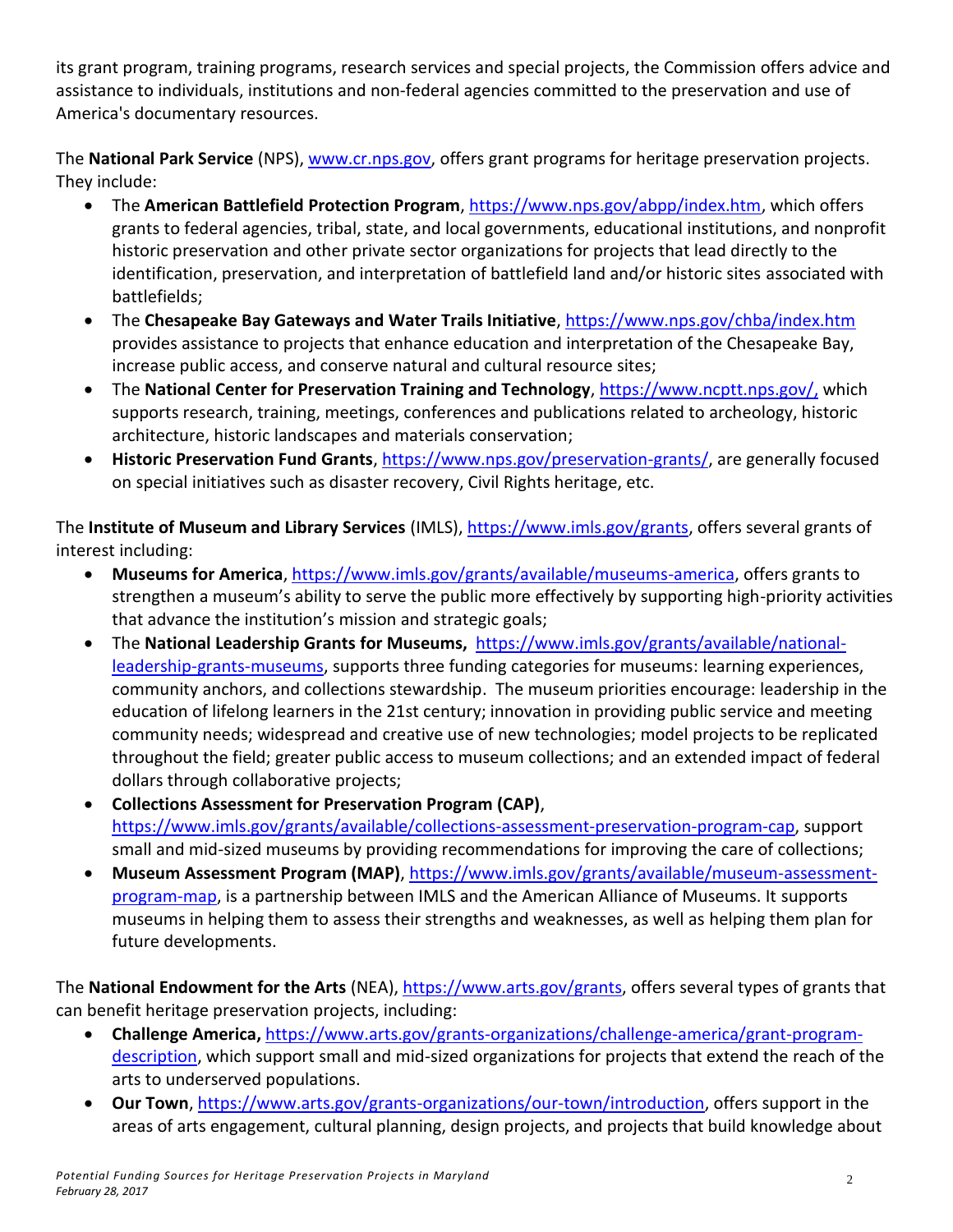creative place-making. These projects contribute to the livability of communities with a concentration on the arts.

The **National Endowment for the Humanities (NEH),** [www.neh.gov/grants/index.html,](http://www.neh.gov/grants/index.html) offers several programs that can fund heritage preservation projects, including:

- **Public Humanities Projects**, [https://www.neh.gov/grants/public/public-humanities-projects,](https://www.neh.gov/grants/public/public-humanities-projects) which support the realization of interpretive exhibitions (both long-term and traveling), the interpretation of historic sites, associated interpretive project components (such as publications and public symposia), public programming, and websites;
- **Preservation Assistance Grants for Smaller Institutions,**  [https://www.neh.gov/grants/preservation/preservation-assistance-grants-smaller-institutions,](https://www.neh.gov/grants/preservation/preservation-assistance-grants-smaller-institutions) which helps assist both small and mid-sized institutions such as libraries, museums, historical societies, archival repositories, etc. This grant helps improve the ability to preserve and care for significant humanities collections;
- **Sustaining Cultural Heritage Collections,** [https://www.neh.gov/grants/preservation/sustaining](https://www.neh.gov/grants/preservation/sustaining-cultural-heritage-collections)[cultural-heritage-collections,](https://www.neh.gov/grants/preservation/sustaining-cultural-heritage-collections) which assists institutions in preserving large and/or diverse humanities collections; and supports institutional resilience to preserve collections for future generations.

The **Naval History and Heritage Command,** a part of the Department of the Navy, offers:

 **The Vice Admiral Edwin B. Hooper Research Grant**, [https://www.history.navy.mil/get-involved/grants](https://www.history.navy.mil/get-involved/grants-and-fellowships/hooper-research-grants.html)[and-fellowships/hooper-research-grants.html,](https://www.history.navy.mil/get-involved/grants-and-fellowships/hooper-research-grants.html) to assist scholars in the research or writing of books or articles by helping to defray the costs of travel, living expenses, and document duplication, related to the research process.

## **STATE GOVERNMENT RESOURCES**

The **Governor's Grants Office**[, http://www.grants.maryland.gov/,](http://www.grants.maryland.gov/) assists state and local governments and community-based organizations in identifying federal grant opportunities while ensuring these groups are aware of assistance that may be available through state or private foundation grants.

The **Maryland Department of Housing and Community Development** (DHCD),

[http://dhcd.maryland.gov/Pages/default.aspx,](http://dhcd.maryland.gov/Pages/default.aspx)

[http://projectportal.dhcd.state.md.us/Login2.aspx?APPTHEME=MDDHCD,](http://projectportal.dhcd.state.md.us/Login2.aspx?APPTHEME=MDDHCD) provides an array of funding programs for community revitalization and heritage preservation. These include:

- **Community Legacy**, http://dhcd.maryland.gov/Communities/Pages/programs/CL.aspx, which provides flexible capital and operating resources to assist local governments and their nonprofit partners in planning and realizing comprehensive community revitalization and heritage preservation initiatives;
- The **Community Investment Tax Credit**, [http://dhcd.maryland.gov/Communities/Pages/programs/CITC.aspx,](http://dhcd.maryland.gov/Communities/Pages/programs/CITC.aspx) which supports nonprofit projects by awarding allocations of state tax credits to projects such as redevelopment assistance, supporting physical improvements to upgrade areas, and education and literacy training.
- The **Technical Assistance Grants Program,**  [http://dhcd.maryland.gov/Communities/Pages/tag/default.aspx,](http://dhcd.maryland.gov/Communities/Pages/tag/default.aspx) provides funding to nonprofit organizations, local governments, local development agencies and local development corporations to obtain or provide advisory, consultative, training, information, and other services which will assist or carry out community development activities (which can include preservation activities).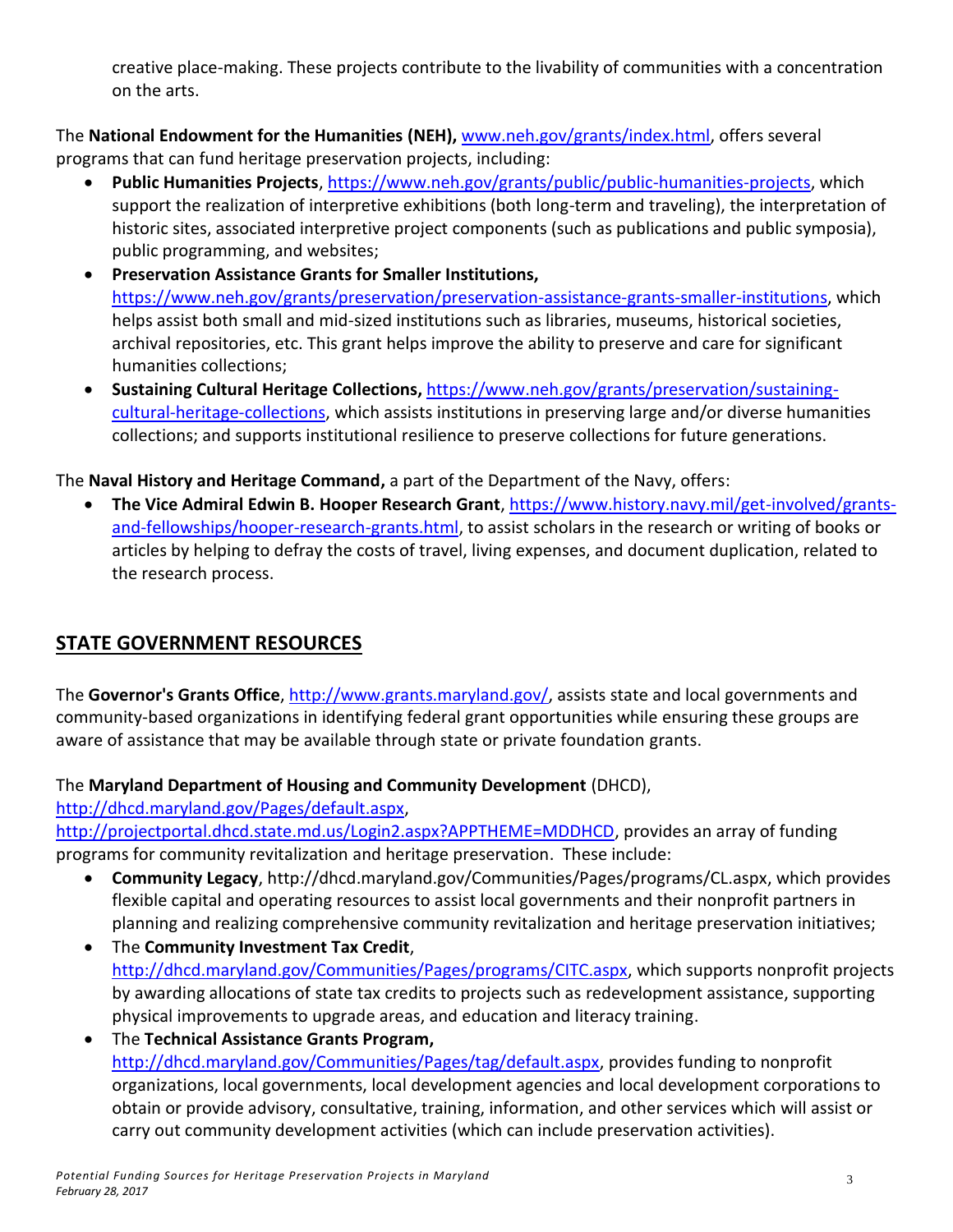The **Nonprofit Assistance Fund (Operating Assistance Grants)** combines the Main Street Improvement Program; the Nonprofit Assistance Fund; and the Technical Assistance Grant program. Eligible applicants can apply to any of the three funds for operating and technical assistance funding, which can include preservation activities.

The **Maryland Department of Planning** (MDP), [http://planning.maryland.gov,](http://planning.maryland.gov/) does not provide direct grant funding, but it manages the **Maryland InfoPortal** (formerly Redbook Online), [http://planning.maryland.gov/OurWork/MarylandInfoPortal.shtml,](http://planning.maryland.gov/OurWork/MarylandInfoPortal.shtml) which is a database of financial and nonfinancial assistance offered by Maryland state government agencies and contains information on more than 700 programs providing financial assistance and technical services to governmental entities, civic and private organizations, and individuals.

The **Maryland Historical Trust (MHT),** [http://mht.maryland.gov/,](http://mht.maryland.gov/) an agency of the Maryland Department of Planning, provides funding for heritage preservation projects through several grant and loan programs. These include:

- **African American Heritage Preservation Grant Program,** [https://mht.maryland.gov/grants\\_africanamerican.shtml,](https://mht.maryland.gov/grants_africanamerican.shtml) administered as a partnership between MHT and the Maryland Commission on African American History and Culture (MCAAHC), the grant provides support for the acquisition, construction, and capital improvement of buildings, sites, or communities of historical and cultural importance to the African American experience in Maryland;
- **Capital Historic Preservation** grants are available to eligible applicants for projects including acquisition, rehabilitation, or restoration of historic property. A historic property is defined as any prehistoric or historic district, site, building, structure, or object included in the Maryland Register of Historic Properties;
- **Non-Capital Historic Preservation** grants are available to non-profit organizations and local governments for research, survey, planning and educational activities involving architectural, archeological or cultural resources. Eligible activities include, but are not limited to, the development of preservation plans, architectural, archeological, or cultural surveys, educational outreach programs and National Register nominations;
- The **Certified Local Government (CLG) Program,** [http://mht.maryland.gov/grants\\_clg.shtml,](http://mht.maryland.gov/grants_clg.shtml) supports a variety of projects such as historic site research and survey work, National Register nomination development, archeological investigations, community planning, and public education. This federal pass-through matching grant is available only to local jurisdictions that have achieved CLG status;
- The **Historic Preservation Loan Program,** [http://mht.maryland.gov/loans.shtml,](http://mht.maryland.gov/loans.shtml) provides loans to nonprofit organizations, local jurisdictions, business entities, and individuals to assist in the protection of historic property. Loan funds can be used to acquire, rehabilitate, or restore historic property listed in, or eligible for listing in, the National Register of Historic Places. They may also be used for shortterm financing for studies, surveys, plans and specifications, and architectural, engineering, or other special services directly related to pre-construction work;
- The **Heritage Structure Rehabilitation Tax Credit Program,** [http://mht.maryland.gov/taxCredits.shtml,](http://mht.maryland.gov/taxCredits.shtml) provides Maryland income tax credits equal to 20% of the qualified capital costs expended in the rehabilitation of a "certified heritage structure," which can include structures: listed in the National Register of Historic Places; designated as a historic property under local law; located in a historic district listed in the National Register or in a local historic district and certified as contributing to the district's significance; or located in a certified heritage area and certified as contributing to the area's significance. The credit is available for owner-occupied residential properties as well as income-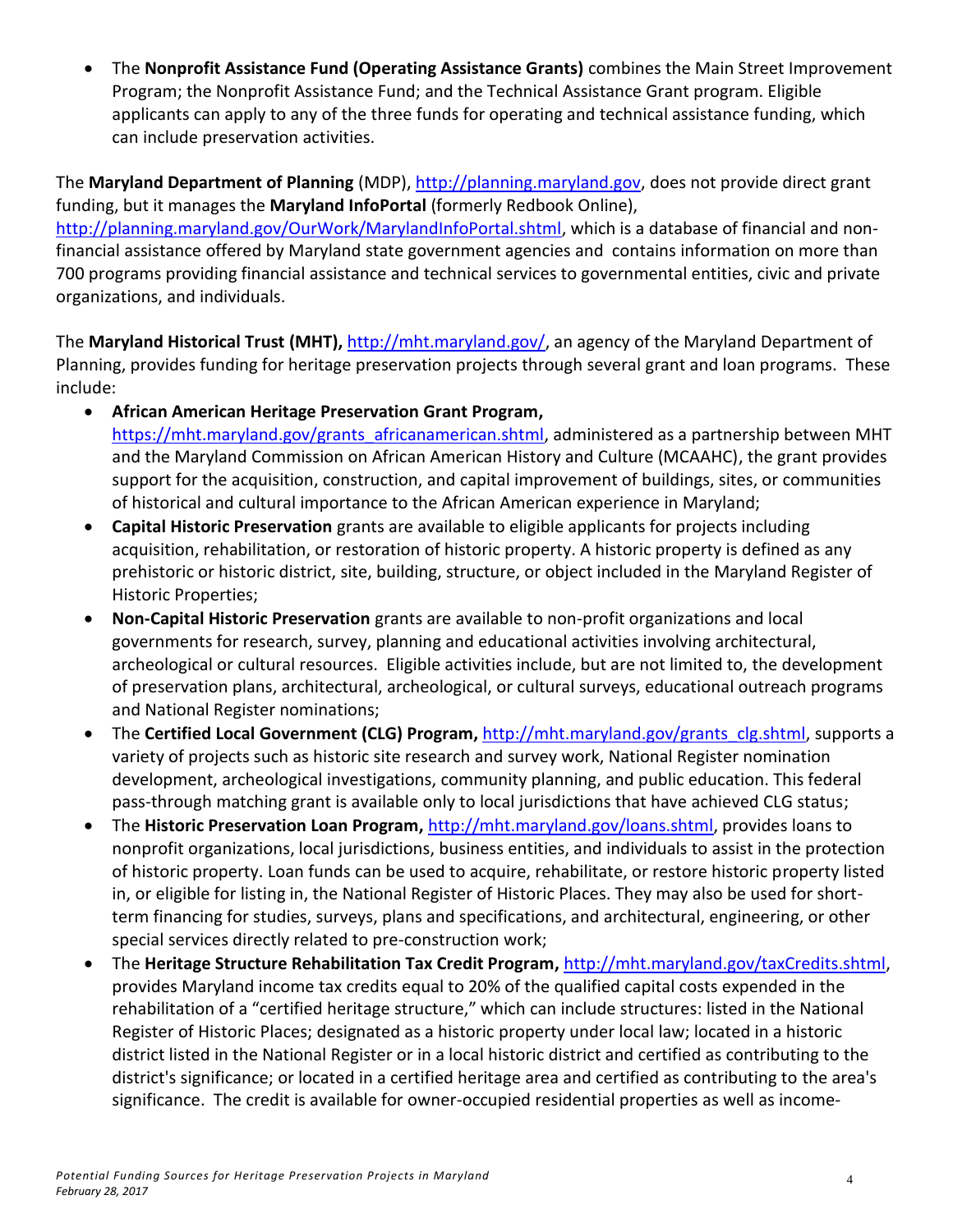producing properties. The rehabilitation must conform with the Secretary of the Interior's *Standards for Rehabilitation*; and

 The **Federal Historic Preservation Tax Incentive Program,** [https://www.nps.gov/TPS/tax](https://www.nps.gov/TPS/tax-incentives.htm)[incentives.htm,](https://www.nps.gov/TPS/tax-incentives.htm) is administered by MHT and enables the owners or long-term lease holders of incomeproducing certified historic structures (those listed in the National Register of Historic Places, or a contributing element within the boundaries of a historic district listed in the National Register), to receive a federal tax credit amounting to 20 percent of the cost of a rehabilitation that meets the Secretary of the Interior's *Standards for Rehabilitation.*

The **Maryland Heritage Areas Authority (MHAA),** [http://mht.maryland.gov/grants.shtml,](http://mht.maryland.gov/grants.shtml) provides support for historic preservation, cultural traditions and special natural landscapes in order to stimulate economic development through tourism. Nonprofits and government entities with heritage tourism projects located within the boundaries Certified Heritage Areas are eligible to receive grants and loan assistance for acquisition, development, public interpretation, and programming, as well as tax incentives for the rehabilitation of non-designated historic buildings and non-historic buildings in active tourism use.

In addition, most Maryland **Certified Heritage Areas** have mini-grant programs. A list of certified heritage areas and their contacts can be found on the MHT website – [http://mht.maryland.gov/heritageareas.shtml.](http://mht.maryland.gov/heritageareas.shtml) Check with your local heritage area for more information on their mini-grant program.

The **Governor's Commission on Maryland Military Monuments,** http://mht.maryland.gov/monuments.shtml, administered by the Maryland Historical Trust, obtains the services of professional conservators and historic preservation professionals to determine and carry out appropriate treatments to care for the monuments. The **Maryland State Arts Council (MSAC),** [www.msac.org,](http://www.msac.org/) offers several funding programs that can benefit folklife projects and art and performance related projects at history museums and other heritage organizations. These include:

- **Maryland Traditions,** [https://www.msac.org/grants/maryland-traditions-project-grant,](https://www.msac.org/grants/maryland-traditions-project-grant) with funding from the National Endowment for the Arts, seeks to develop statewide infrastructure for folk arts and folk life. Maryland Traditions partners with organizations to develop folk arts and folklife programs and projects. It offers a Folk Arts and Culture Apprenticeship grant to support master-apprentice teams that practice folk and traditional arts and traditional occupational skills. It also offers Project Grants that support projects that help to preserve and sustain Maryland Traditions;
- The **Grants for Organizations,** [https://www.msac.org/programs/grants-organizations,](https://www.msac.org/programs/grants-organizations) is a program which awards funding to non-profit organizations that produce or present arts in Maryland for the public in any of the following disciplines: children's events, dance, folk arts/heritage, literature, media, multi-discipline, music, theater, and visual arts. Organizations that do not present or produce the arts but serve artists and organizations may apply for service grants.

The **Maryland State Highway Administration (SHA),** [www.marylandroads.com,](http://www.marylandroads.com/) offers several funding programs that can benefit historic preservation projects. These include:

 The **Transportation Enhancement Program,** [http://www.sha.state.md.us/Index.aspx?PageId=144,](http://www.sha.state.md.us/Index.aspx?PageId=144) is administered by the State Highway Administration and provides funding for transportation-related community amenities. Eligible categories include: acquisition of scenic easements and scenic or historic sites; scenic or historic highway programs (including the provision of tourist and welcome center facilities); historic preservation; rehabilitation and operation of historic transportation buildings, structures or facilities (including historic railroad facilities and canals); archeological planning and research; and the establishment of transportation museums;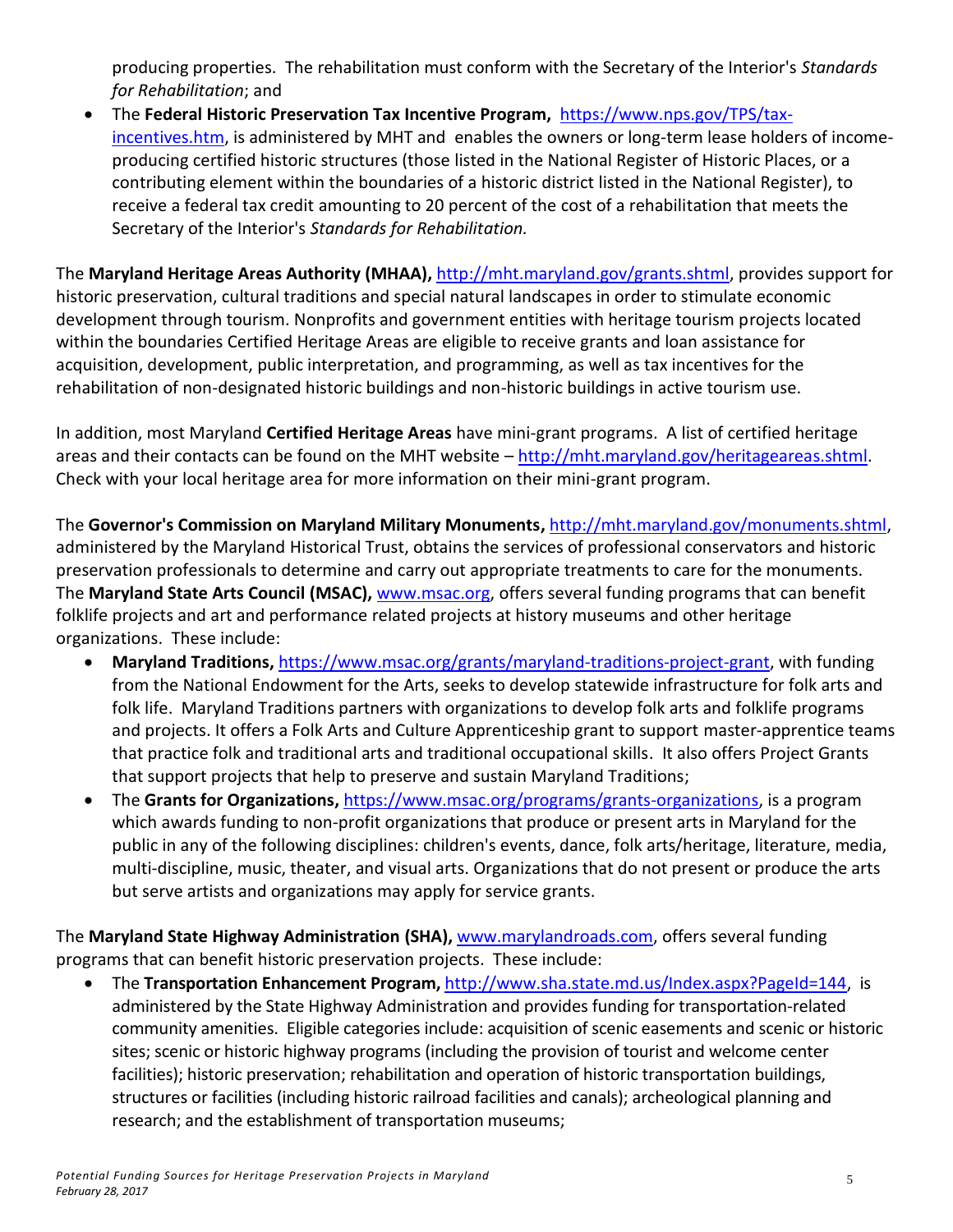- The **Maryland Scenic Byways Program,** [http://www.sha.state.md.us/index.aspx?Pageid=97,](http://www.sha.state.md.us/index.aspx?Pageid=97) funds the development of community-based corridor management plans (CMP), which make scenic byways eligible for additional grants as well as National Scenic Byway designation. A CMP is a guide for the promotion, preservation and development of a scenic byway that addresses issues that can be as diverse as tourism development, roadway safety, highway signs or the preservation of natural features and historic structures;
- The **National Recreational Trails Program,** [http://www.fhwa.dot.gov/environment/rectrails/,](http://www.fhwa.dot.gov/environment/rectrails/) funds the development of community-based, motorized and non-motorized recreational trail projects. The program provides funds for all kinds of recreational trail uses, such as pedestrian uses (hiking, running, and wheelchair use), bicycling, in-line skating, equestrian use, cross-country skiing, off-road motorcycling, allterrain vehicles, and four-wheel drive vehicles.

The **Rural Maryland Council,** [www.rural.state.md.us,](http://www.rural.state.md.us/) administers the Maryland Agricultural Education and Rural Development Assistance Fund (MAERDAF) which offers financial support to rural-serving nonprofit organizations that promote statewide and regional planning, economic and community development, and agricultural and forestry education efforts.

## **NATIONAL NON-PROFIT ORGANIZATIONS**

The **1772 Foundation,** [www.1772foundation.org,](http://www.1772foundation.org/) seeks to preserve and enhance American historical entities for future generations to enjoy with particular interest in farming, industrial development, transportation and unusual historical buildings.

The **Getty Foundation,** [www.getty.edu/grants,](http://www.getty.edu/grants) provides support to institutions and individuals, funding a diverse range of projects that promote the understanding and conservation of the visual arts. Click on "Current Initiatives" for current grant and partnership opportunities.

The **National Trust for Historic Preservation**[, http://www.preservationnation.org/resources/find-](http://www.preservationnation.org/resources/find-funding/grants/)

[funding/grants/,](http://www.preservationnation.org/resources/find-funding/grants/) has several grant funds that have assisted innovative preservation projects that protect the continuity, diversity, and beauty of communities. These include:

- The **Bartus Trew Providence Preservation Fund** which awards grants for the acquisition, maintenance and preservation of historic landmarks and memorials on the Eastern Shore of Maryland;
- The **Henry A. Jordan, M.D. Preservation Excellence Fund** which provides funding to organizations demonstrating commitment to the protection of natural and cultural resources in the Mid-Atlantic region;
- The **Johanna Favrot Fund for Historic Preservation** for projects that contribute to the preservation or the recapture of an authentic sense of place;
- The **Cynthia Woods Mitchell Fund for Historic Interiors** which assists in the preservation, restoration, and interpretation of historic interiors;
- The **Richard E. Deutsch Memorial Fund for Rosenwald Schools** grants are designed to advance ongoing Rosenwald School preservation planning activities. Preference is given to projects related to Rosenwald Schools located in Tennessee. The fund supports, but is not limited to, projects such as preservation planning, engineering studies, architectural plans, archeology, and research that advance the preservation of Rosenwald School buildings.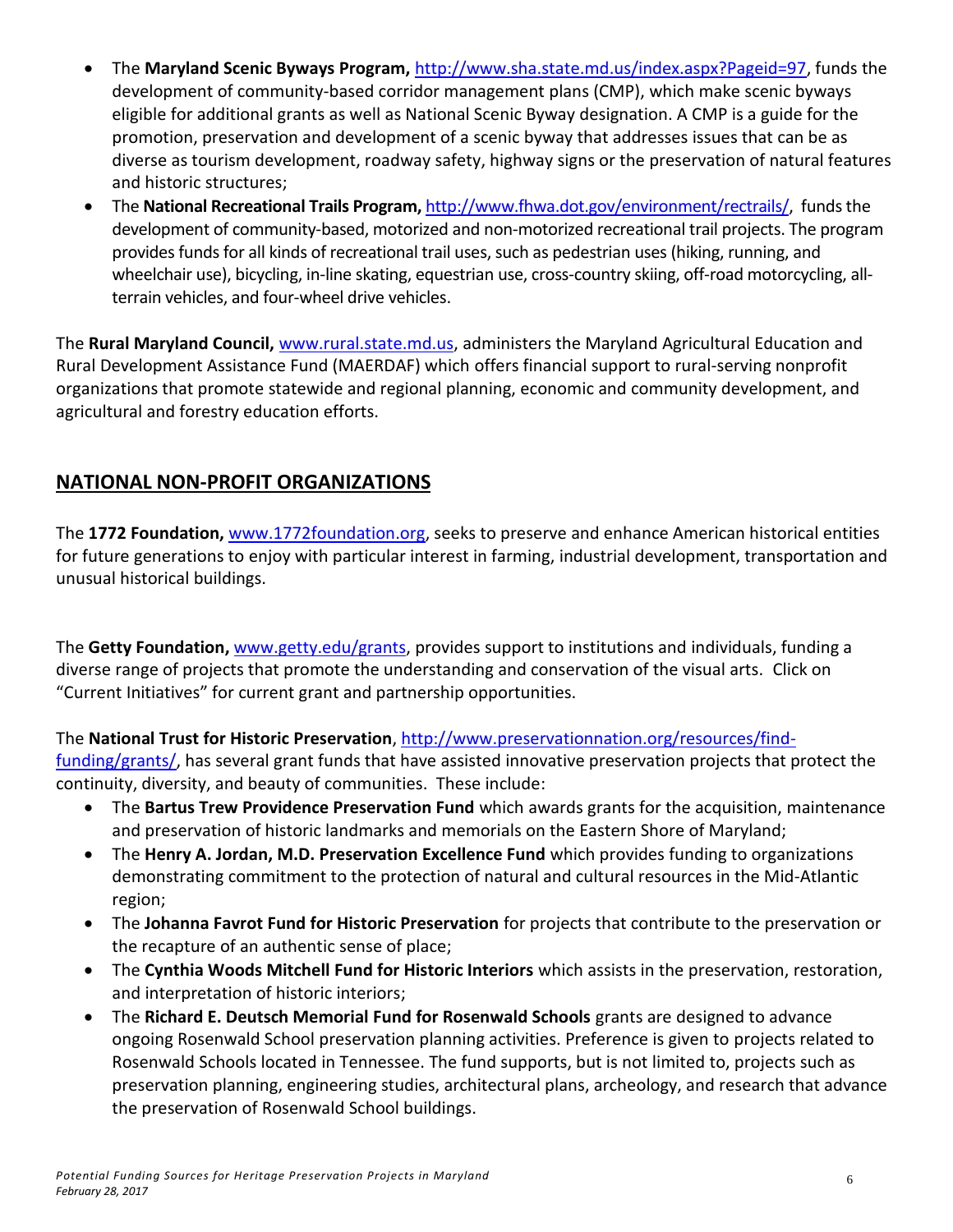- The **Battlefield Preservation Fund** assists with legal and research fees to mitigate development threats, fund-raising and media plans, feasibility studies for endangered buildings and sites, archeological studies, landscape research and planning, viewshed protection, easement planning, and interpretation and heritage education activities;
- **Emergency/Intervention Funding,** which is awarded in emergency situations when immediate and unanticipated work is needed to save a historic structure, such as when a fire or other natural disaster strikes. Funding is restricted to nonprofit organizations and public agencies. Emergency grants typically range from \$1,000 to \$5,000, but a cash match is not required;
- **The National Fund for Sacred Spaces,** [http://www.fundforsacredplaces.org/,](http://www.fundforsacredplaces.org/) provides training, planning grants, and capital grants from \$50,000 to \$250,000 for congregations of all faiths.
- The **National Trust Community Investment Corporation (NTCIC),** [http://ntcic.webfactional.com/,](http://ntcic.webfactional.com/) enables tax credit equity investments that support sustainable communities nationwide. NTCIC places qualified tax credits for federal and state historic (HTC), new markets (NMTC), solar (ITC) and lowincome housing (LIHTC). NTCIC is a for-profit, wholly-owned subsidiary of the National Trust for Historic Preservation. Since its inception in 2000, NTCIC has raised over \$1 billion in capital for HTC, NMTC, ITC, and LIHTC investments for 134 transactions with over \$4 billion in total development costs.

## **STATEWIDE NON-PROFIT ORGANIZATIONS**

**Maryland Humanities**, [http://www.mdhumanities.org/,](http://www.mdhumanities.org/) offers a grant program that supports public humanities programs that engage Maryland's residents in exploring the rich and varied aspects of the human experience. Public humanities programs can take many forms, including lectures, seminars, symposia, interpretive exhibitions, films, media projects, reading/discussion programs, teacher institutes, local histories, living histories, public archaeology, distance learning, or any other format that effectively engages residents of Maryland in the humanities. There are two types of grants:

- The **Mini Grants program**, (formerly the Opportunity Grant program) provides small grants (up to \$1,200) that give priority to the programming needs of small and underserved audiences. The program also supports new and innovative programs in the humanities. Applications are accepted on a six week rolling deadline; and
- The **Major Grant** program provides grants (up to \$10,000) to support high quality public humanities programs through two competitive grant rounds per year.

**Preservation Maryland,** [www.PreservationMaryland.org,](http://www.preservationmaryland.org/) founded in 1931, is dedicated to preserving Maryland's rich and diverse heritage of buildings, landscapes, and archeological sites. Funding from Preservation Maryland grants and loans assists individuals and communities with efforts to protect and utilize their historic resources. Funding programs include:

 The **Heritage Fund** which provides grants up to \$5,000 for the stabilization of endangered historic properties; feasibility studies, architectural plans, structural assessments and historic structure reports; "bricks and mortar" repairs and restoration; and, educational and planning efforts related to resource preservation. Preservation Maryland grants are "user-friendly," characterized by brief response time and minimal paperwork.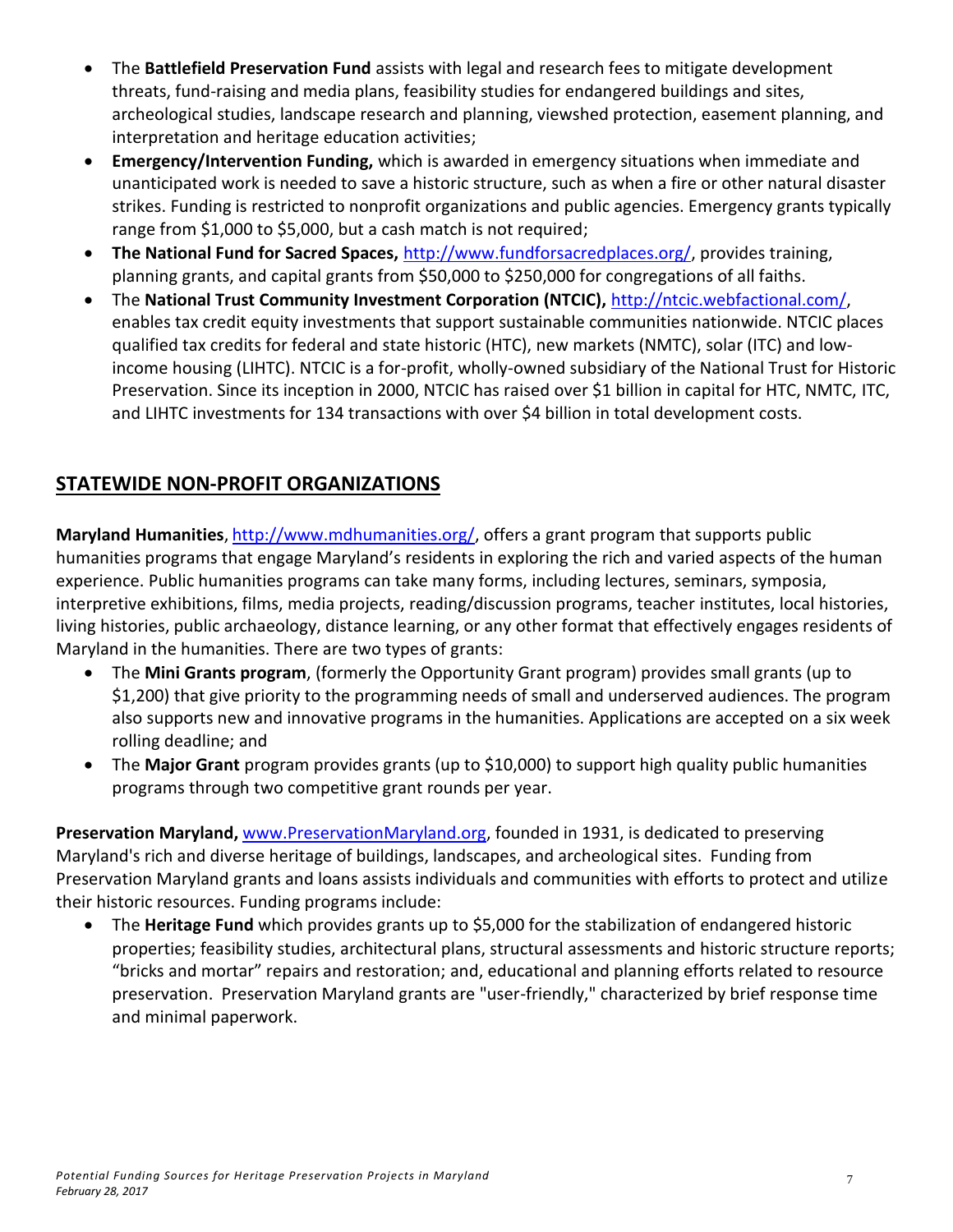#### **LOCAL RESOURCES**

The **Dundalk Renaissance Corporation** [http://www.dundalkusa.org/renovation-incentives,](http://www.dundalkusa.org/renovation-incentives) offers several renovation incentives and tax credits for homes located within the Historic Dundalk area in Baltimore County.

#### The **Montgomery County Historic Preservation Commission (HPC)**

[http://montgomeryplanning.org/planning/historic/historic-preservation-commission/,](http://montgomeryplanning.org/planning/historic/historic-preservation-commission/) offers grants and tax credits for non-profit organizations with a range of projects consistent with the County preservation plan.

The **Prince George's County Planning Department** [http://www.pgplanning.org/Page655.aspx,](http://www.pgplanning.org/Page655.aspx) offers a Historic Property Grant Program offers funds for the preservation, rehabilitation or restoration of historic properties located in Prince George's County.

#### **Baltimore City's Commission for Historical and Architectural Preservation (CHAP),**

[http://chap.baltimorecity.gov/tax-credits,](http://chap.baltimorecity.gov/tax-credits) offers a ten-year tax credit for residential and commercial structures to help offset the increased property value resulting from qualifying rehabilitation work.

**Preservation Howard County** [http://www.preservationhowardcounty.org/preservation-resources.html,](http://www.preservationhowardcounty.org/preservation-resources.html) has funds available for small grants that will help organizations to preserve or maintain historic structures located in the Howard County area of Maryland.

#### The **Baltimore County Government**

[http://www.baltimorecountymd.gov/Agencies/planning/historic\\_preservation/taxcreditfaq.html,](http://www.baltimorecountymd.gov/Agencies/planning/historic_preservation/taxcreditfaq.html) has historic tax credits available for historic structures located within Baltimore County.

#### **MISCELLANEOUS**

Many foundations, both local and nationwide, offer support for heritage preservation projects. **The Foundation Center,** [www.foundationcenter.org](http://www.foundationcenter.org/) offers advice on funding from private foundations. In addition to information on foundations across the U.S., the center offers training programs for grant-writers and developers and publishes a directory available at public libraries. The **Enoch Pratt Free Library** in Baltimore, [www.pratt.lib.md.us,](http://www.pratt.lib.md.us/) is a "cooperating collection" with The Center and maintain a core collection of Foundation Center materials and occasionally offer free fundraising and grant writing workshops. The Foundation Center also has a branch at 1627 K Street, NW, Washington, DC 20006-1708, that has a substantial library.

The **Kodak American Greenways Awards Program,** [www.conservationfund.org/?article=2106,](http://www.conservationfund.org/?article=2106) a partnership between Eastman Kodak, The Conservation Fund, and the National Geographic Society, provides small grants to stimulate the planning and design of greenways in communities throughout America.

Members of **Maryland Association of Nonprofit Organizations** (MANO), [www.marylandnonprofits.org,](http://www.marylandnonprofits.org/) have access to the organization's libraries and databases of funding sources in the Baltimore and Silver Spring offices.

The **Wisconsin Historical Society**[, www.wisconsinhistory.org/hp/funding,](http://www.wisconsinhistory.org/hp/funding/) maintains a database of private and public sources of funding assistance for projects related to the documentation and preservation of historic places. While many resources are Wisconsin specific, others are universally applicable.